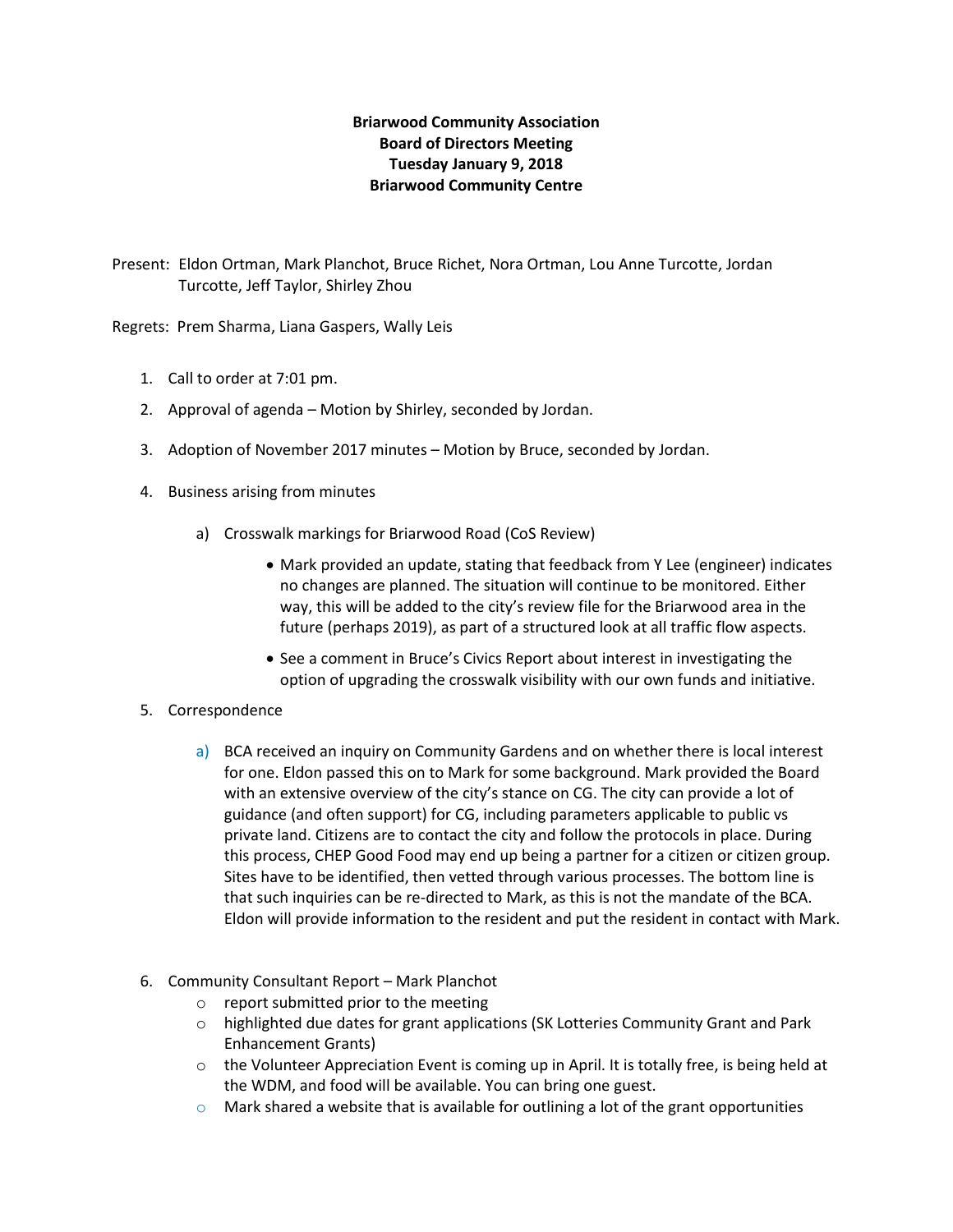around the city (avail through Sask Parks Rec Assoc)

## 7. Director Reports –

- a) Eldon activities undertaken since last installment were submitted prior to the meeting.
- b) Bruce activities undertaken since the last installment were submitted prior to the meeting.

He noted that the situation at 35 Brookmore Cres has significantly improved, including removal of the vehicle.

He updated the Board on a pathway on  $8<sup>th</sup>$  street just outside the sub-division. He corresponded with Councillor Gersher on this and confirms the city is looking into it. The significance of this is related to it being a corridor for Saskatoon Transit and funding will likely be allocated to it in the future.

Park Enhancement Project (aka the rink proposal) – this is on hold until April, when the AGM may shed light on local interest for proceeding. Bruce asked about the possibility of sponsorship, where Mark noted that guidelines are in place and would have to be adhered to.

- c) Jordan he updated us on where we stand re using WORDPRESS as a webpage platform.
- d) LouAnne nothing to report.
- e) Shirley she has drafted the Lottery Comm grant, earmarked for submission before the Jan 15 deadline. She asked about the BBQ date, which will be Sunday Sept 9 2018.
- f) Nora has started working on the yearend report. And, registration is open for fitness classes … about 8 people so far in each class.
- $g$ ) Liana via email: she met with Freeman once to go over the outdoor soccer registration and details and have a meeting next week with him to finish it up. She will be helping him as the co-coordinator, as it's a lot just for one person. She mentioned she thinks we should look at having a coordinated setup of pickleball this spring/summer.
- 8. Old Business
	- a) Briarwood pond rink Mark and Bruce discussed the issue of ice thickness. Mark described the stance taken by the city and Fire Protection Services, while Bruce offered up differing opinions on what constitutes safe ice thickness (with references). Mark mentioned the process of flipping signage to indicate 'the pond is now safe for use.'

We discussed the implications of maintaining the rink vis-a-vis benefit of doing so once we get into January. Board will support whatever is decided for setup by Kirby and other volunteers. Will likely be much smaller surface than previous years and will be